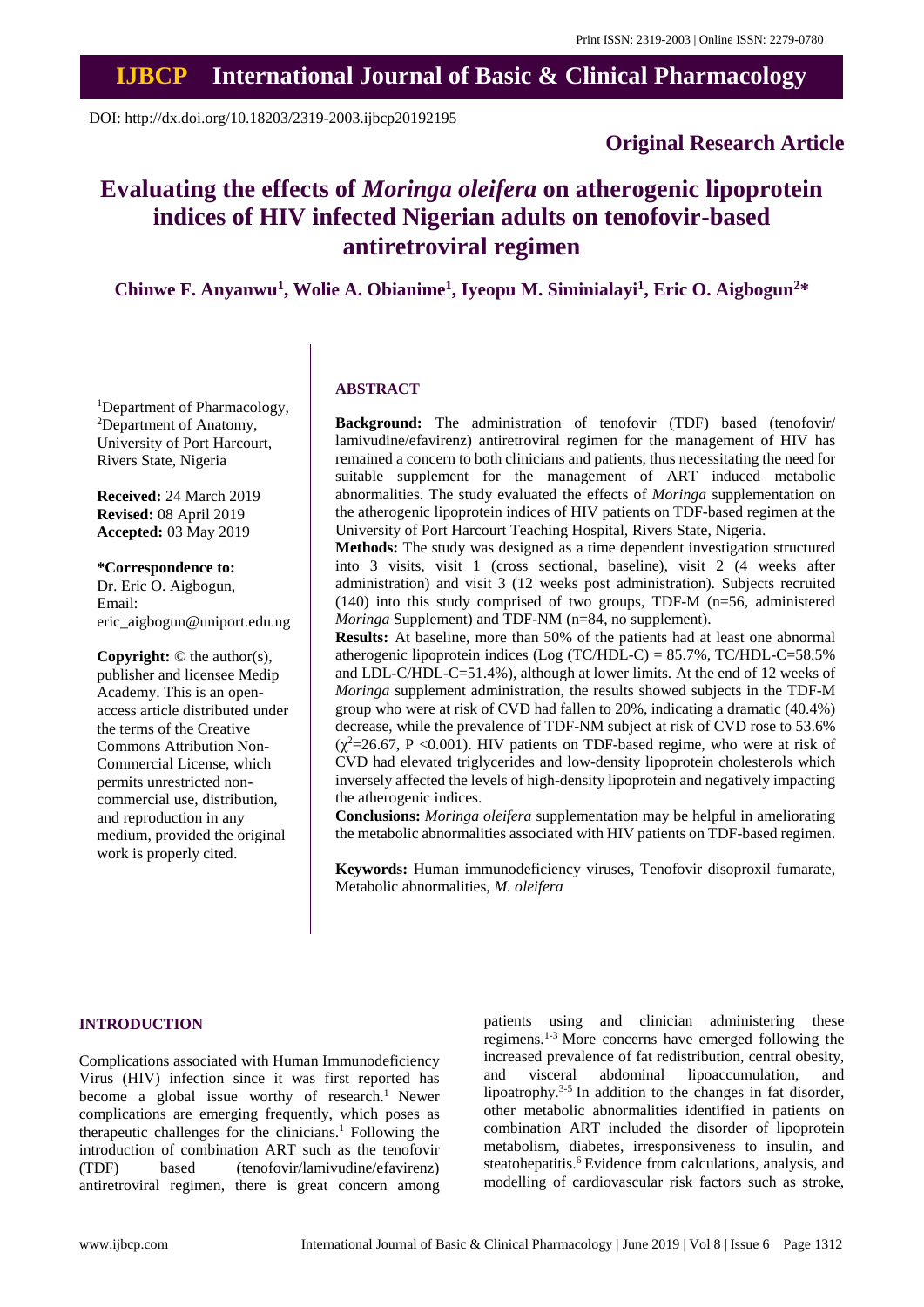myocardial infarctions (MIs), and sudden cardiac death have cumulatively strengthened these findings, suggesting that cardiovascular diseases have surfaced as a significant cause of death in HIV-infected patients.3,7-9

The atherogenic plasma index, the logarithm of the ratio of plasma concentration of triglycerides to HDL-cholesterol (Log (TG/HDL-C)) have been extensively studied and shown to correlate with cholesterol esterification rates in apoB-lipoprotein-depleted plasma (FER(HDL)) and lipoprotein particle size, thus finding relevance in its use as a biomarker of plasma atherogenicity in the establishment of cardiovascular risk.<sup>10,11</sup> Evidences based on several observational studies, including the Framingham, the Prospective Cardiovascular Münster (PROCAM) and the Lipid Research Clinics Program (LRCP) suggests that total cholesterol (TC) to HDL cholesterol ratio is a more powerful coronary risk predictor than independently used TC, LDL cholesterol and HDL cholesterol, either solely or in combinations.12-14 In a multivariate analysis conducted by WOSCOPS, AFCAPS/TexCAPS and 4S study suggested that atherogenic lipoprotein indices have higher predictive value for the development of coronary events when compared to other lipid parameters.<sup>15-17</sup>

From the experimental investigation, *M. oleifera* reduced dyslipidemia, normalizes the activities of myocardial marker enzymes and possess cardiac protective qualities.18,19Therefore this study investigated the effect of known, acceptable supplement (*M. oleifera*) on atherogenic lipoprotein indices, in other to assess its mitigating qualities in HIV patients.

## **METHODS**

Prior to the study, ethical clearance was obtained from the Research Ethics Committee of the University of Port Harcourt, Nigeria and this was approved with reference number UPH/R&D/REC/04. The study was conducted in line with the current Revised CIOMS (Council for International Organization of Medical Sciences) International Ethical Guidelines and other relevant regulatory requirements were strictly adhered to.<sup>20</sup> Informed consents were obtained from all volunteer subjects recruited into the research.

## *Study area*

This study was carried out at the HIV clinic of the Outpatient Department of the University of Port Harcourt Teaching Hospital, Port Harcourt, Nigeria.

## *Study population*

The subjects were drawn from the population of HIV patients on ART attending the medical out-patient clinic in UPTH, Port Harcourt, Nigeria which serves as a regional center for the management of HIV patients.

#### *Study design*

This study was designed as a Longitudinal Randomized Comparative Trial (LRCT) carried out from February 2016 to May 2016. This type of research design is used in clinical practice when patients will require some form of treatment allocated to one or more groups over time. The groups represent the different treatments under study. This study design is in-part an FDA/WHO phase II classification of randomized controlled clinical trials during drug testing. However, it has been clarified by DFA/WHO that the essence of a controlled clinical trial is not to "discover" a new drug or therapy, rather, to affirm or refute unverifiable clinical impressions, and to define in a scientific way the extent (effectiveness and limitations) of the drugs.<sup>21</sup>

#### *Patient recruitment and sample size determination for Randomized Comparative Trial (RCT)*

The sampling technique was adopted from the model of Schulz KF et al.<sup>22</sup> With some modification to fit purpose (Figure 1) and sample sizes ranging from 100 to 200 participants.<sup>21</sup>

## *Eligibility and enrollment*

Eligibility was dependent on conformance to the set minimum requirements stated in the inclusion criteria and enrollment procedure was in line with the RCT model as established by Schulz KF et al, Chalmers TC et al, and Ranjith G.22-24

## *Administration of Moringa supplement*

This research was designed as a time-dependent comparative study with two groups. Group 1 consisted of HIV patients administered the test drug (*M. oleifera* supplement) tagged ART-M and group 2 were HIV patients on anti-retroviral therapy alone, designated ART-NM. The supplements were administered from the day after the baseline data (visit 0) were obtained through 12 weeks, and assessment was in line with the design in Figure 1.

Biological samples were obtained as indicated in the three visits, baseline (commencement), 4 weeks follow-up, and 12 weeks post commencement of supplements (end of study). The study design allowed for differential comparative analysis of the biological parameters of the group to determine the effects of *Moringa* supplement on atherogenic lipoprotein indices such as Log (TG/HDL-C), TC/HDL-C and LDL/HDL-C.

#### *Sample size determination (analysis phase)*

The sample size was determined using the superiority design by Li LM et al, and Zhong B.25,26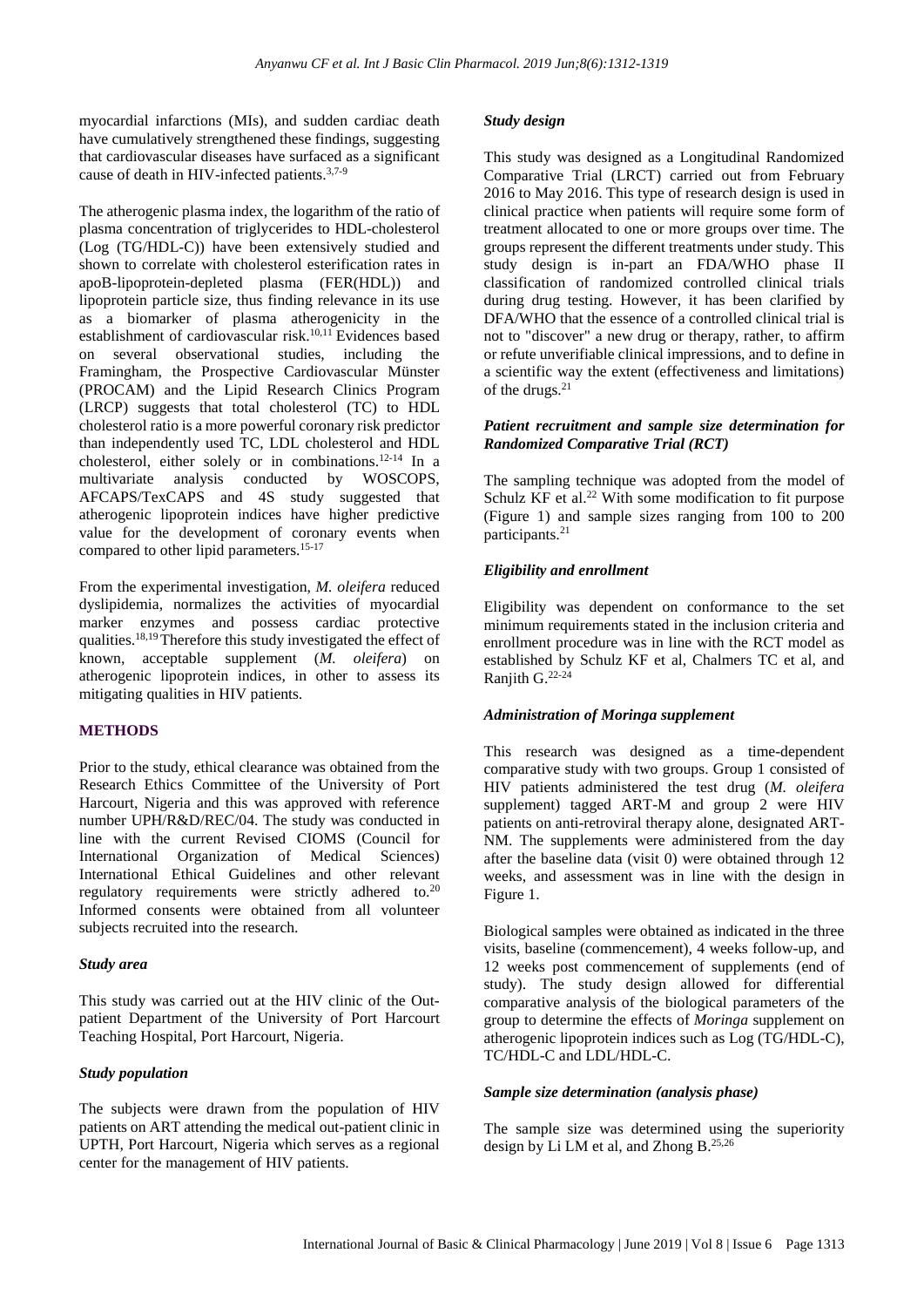$$
N=2\times\left(\frac{Z_{1-\tfrac{\alpha}{2}}+z_{1-\beta}}{\delta}\right)^2\times S^2
$$

Where,

- $Z<sub>α</sub>=0.05$  at 95% confidence desired (two tailed test)=1.96.
- $Z_{\beta}$ =power to detect such a difference (set at 80%) with a 20% withdrawal rate=0.84.
- δ=difference to be detected in the percentage change=5.

• S<sup>2</sup>=Polled standard deviation of both comparison  $=15^{2}$  $=225$ .

Using the above data,

$$
N = 2 \times \left(\frac{1.96 + 0.84}{5}\right)^2 \times 15^2
$$

N=140 (minimum sample size for the study).

The sample sizes per stratum were equally allocated at the end of visit 2, since the experimenting population is above the required sample size.



**Figure 1: Schulz et al, model for random comparative trail with modifications. 22**

#### *Inclusion/exclusion criteria*

The inclusion criteria included subjects must be HIV positive and on ART for at least 3 months and not terminally ill, within ages 18 to 55 years, with the ability to give informed consent and not on any herbal, traditional or complementary medicine in the last 2 weeks prior to the commencement of the study. Excluded subjects were HIV patients above or below the set age limits, unable to give informed consent or severely ill patients and those who are pregnant or planning to be pregnant within the next 4 months.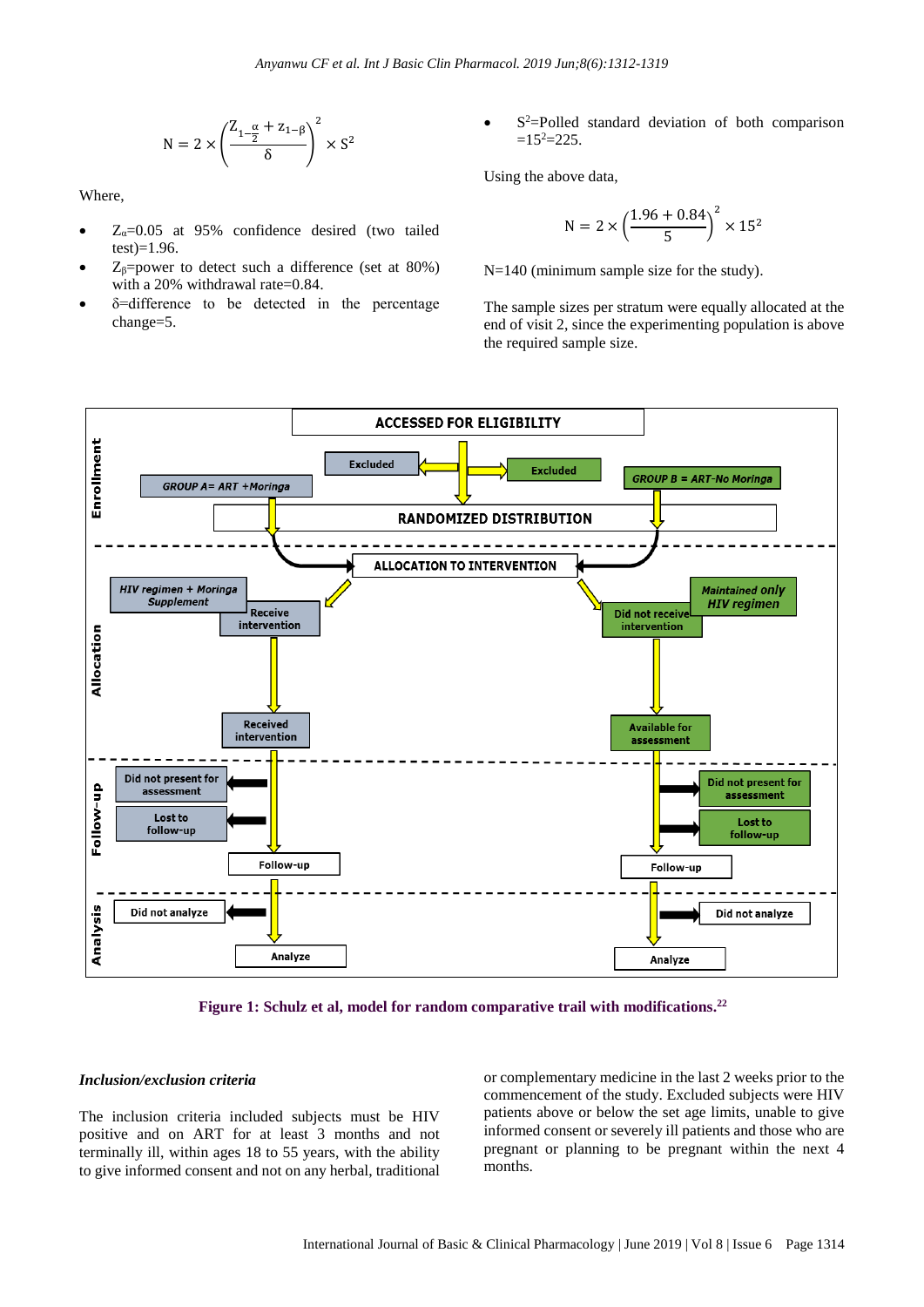### *Data (sample) collection*

Study participants were randomly assigned to groups and their venous blood samples were obtained after they duly signed the consent form. The blood was analysed in the HIV research lab within the premises, a physician attended to the participants at each follow-up visit to ascertain the level of compliance.

#### *Instrumentation/sample analysis*

Samples were analysed in the research laboratory of the University of Port Harcourt Teaching Hospital (UPTH), Port Harcourt, Nigeria using the clinical chemistry analyser (VS10) manufactured by Vitro Scient. The machine utilises the operational principle guided by Beerlambert's law (i.e. the linear relationship between absorbance and concentration of an absorbing species).

## *Determined parameters*

The study design allowed for differential comparative analysis of the biological parameters of the group to determine the effects of *Moringa* supplements on cardiac risk factors such as BMI, lipid profile and atherogenic index (Log (TC/HDL-C), TG/HDL-C.

The categorization of the atherogenic lipoprotein indices for deviation from normal range was assessed using values provided by Dobiásová M and Nwagha U et al.<sup>10,27</sup>

- TC/HDL cholesterol ratio- For example, if a person has total cholesterol of 200 mg/dL and an HDL cholesterol level of 50 mg/dL, the cholesterol ratio is 4.0, however, it is important to keep the ratio below 5.0, the optimum ratio is 3.5.
- LDL/HDL cholesterol ratio- apart from TC/HDL, the proportion of HDL/LDL can also be used. For example, if a person has an LDL of 140 mg/dL and an HDL cholesterol level of 40 mg/dL, the HDL/LDL

ratio is 0.3, however, it is important to keep the ratio above 0.3, the

- Optimum ratio is 0.35 or close to 0.4. If the reverse is used (LDL/HDL) the ratio is 3.5. Therefore, it is of clinical importance to maintain the ratio below 3.5.
- Log (TG/HDL): Log (TG/HDL) of -0.3 to 0.1 is associated with low, 0.1 to 0.24 with medium and above 0.24 with high CV risk.

Analysis was carried out using SPSS (IBM® version 3) and XLSTAT (4.0.1, 2015). Summary statistics were performed (continuous data were represented as mean (S.D) while frequency (%) for all categorical data) to compare changes. Adjusted t-test and Chi-square analysis of association were used to determine the differencesin the distribution.

## **RESULTS**

At the end of the enrollment, complete data were obtained from 140 patients (mean age,  $36.01\pm9.41$ ) comprising 53 males (mean age,  $39.11 \pm 10.46$ ) and 87 females (mean age 35.63 $\pm$ 8.33). The BMI of males (23.77 $\pm$ 3.26 kgm<sup>-2</sup>) and females (24.79±4.60 kgm-2 ) patients were statistically indifferent  $(P > 0.05)$ .

The mean  $(\pm$ SEM) atherogenic index (Log (TG/HD)) of HIV patients on TDF taking moringa supplement (TDF-M) and those not taking the supplement (TDF-NM) at visit 0 (baseline) were  $0.02 \pm 0.03$  and  $-0.02 \pm 0.03$ , at visit 1 (4 weeks after administration) was 0.009±0.03 and -0.044  $\pm 0.03$  respectively, while at visit 2 (end of 12 weeks administration) was  $-0.14\pm0.04$  and  $-0.11\pm0.03$ respectively. The mean (±SEM) values for lipogenic ratios (TC/HDL and LDL/HDL) were as follows, at visit 0, TC/HDL (TDF-M=3.60±0.18, TDF-NM=3.60±0.19) and LDL/HDL (TDF-M=2.05±0.15, TDF-NM=2.05±0.17).

| <b>Regimen</b> | Atherogenic lipid indices (Mean±S.E.) |                          |          |                           |          |
|----------------|---------------------------------------|--------------------------|----------|---------------------------|----------|
|                | <b>Visit 0 (Baseline)</b>             | Visit 1 (4 weeks admin.) |          | Visit 2 (12 weeks admin.) |          |
| Log(TG/HDL)    |                                       |                          |          |                           |          |
| TDF-M          | $0.02+0.03$                           | $0.009 + 0.03$           | Decrease | $-0.14+0.04$              | Decrease |
| <b>TDF-NM</b>  | $-0.02 \pm 0.03$                      | $-0.044 \pm 0.03$        | Decrease | $-0.011 \pm 0.03$         | Increase |
| <b>TC/HDL</b>  |                                       |                          |          |                           |          |
| TDF-M          | $3.60 \pm 0.18$                       | $3.53 \pm 0.17*$         | Decrease | $3.15 \pm 0.26*$          | Decrease |
| <b>TDF-NM</b>  | $3.60 \pm 0.19$                       | $3.40 \pm 0.15$          | Decrease | $3.74 \pm 0.57$           | Increase |
| LDL/HDL        |                                       |                          |          |                           |          |
| TDF-M          | $2.05 \pm 0.15$                       | $2.13 \pm 0.20$          | Increase | $1.42 + 0.15*$            | Decrease |
| <b>TDF-NM</b>  | $2.05 \pm 0.17$                       | $1.86 \pm 0.12$          | Decrease | $1.85+0.11$               | Decrease |

#### **Table 1: Descriptive characteristics of atherogenic lipid indices of the HIV patients on ART at the various visits.**

TC=Total cholesterol, TG=Triglyceride, HDL=High density lipoproteins, LDL = Low density lipoproteins, C=Cholesterol, S.E=Standard error of mean. \*Significant at P<0.05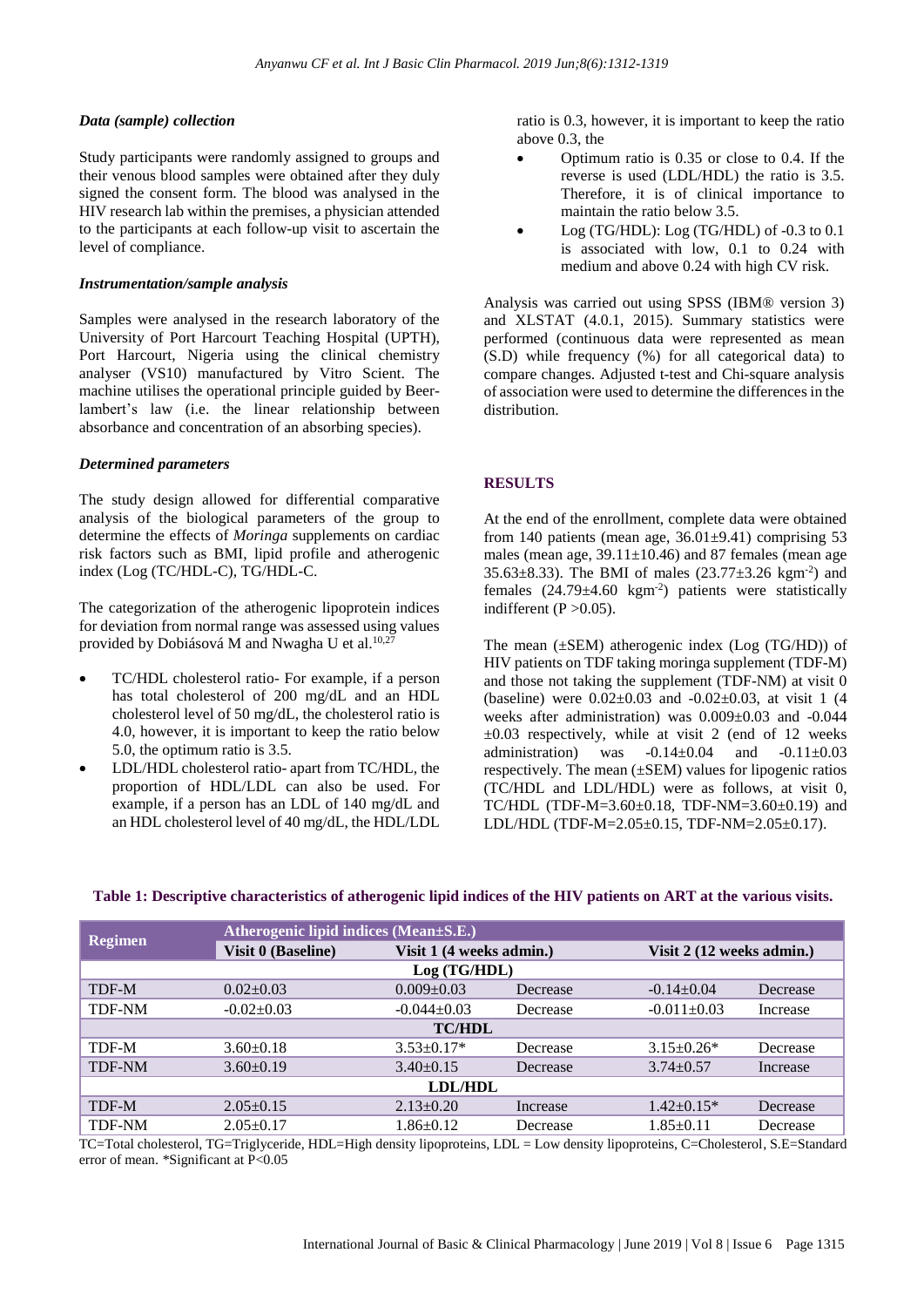At visit 1, TC/HDL (TDF-M=3.53±0.17, TDF-NM=3.40±0.17) and LDL/HDL (TDF-M=2.13±0.20, TDF-NM=1.86±0.12). At the end of visit 2, TC/HDL (TDF-M=3.15±0.26, TDF-NM=3.74±0.57) and LDL/HDL (TDF+M=1.42±0.20, TDF-NM=1.85±0.11). Significant differences were observed in TDF-M and TDF-NM groups were observed for TC/HDL at visit 1 and 2 and LDL/HDL at visit  $2 (P \le 0.05)$ . All other differences observed in the parameters were statistically insignificant across the various visits  $(P > 0.05)$  (Table 1).



**Figure 2: Log (TG/HDL) cut off distribution of HIV patients on TDF-M and TDF-NM at the various visits.**



**Figure 3: TC/HDL-C ratio cutoff distribution of HIV patients on TDF-M and TDF-NM at the various visits.**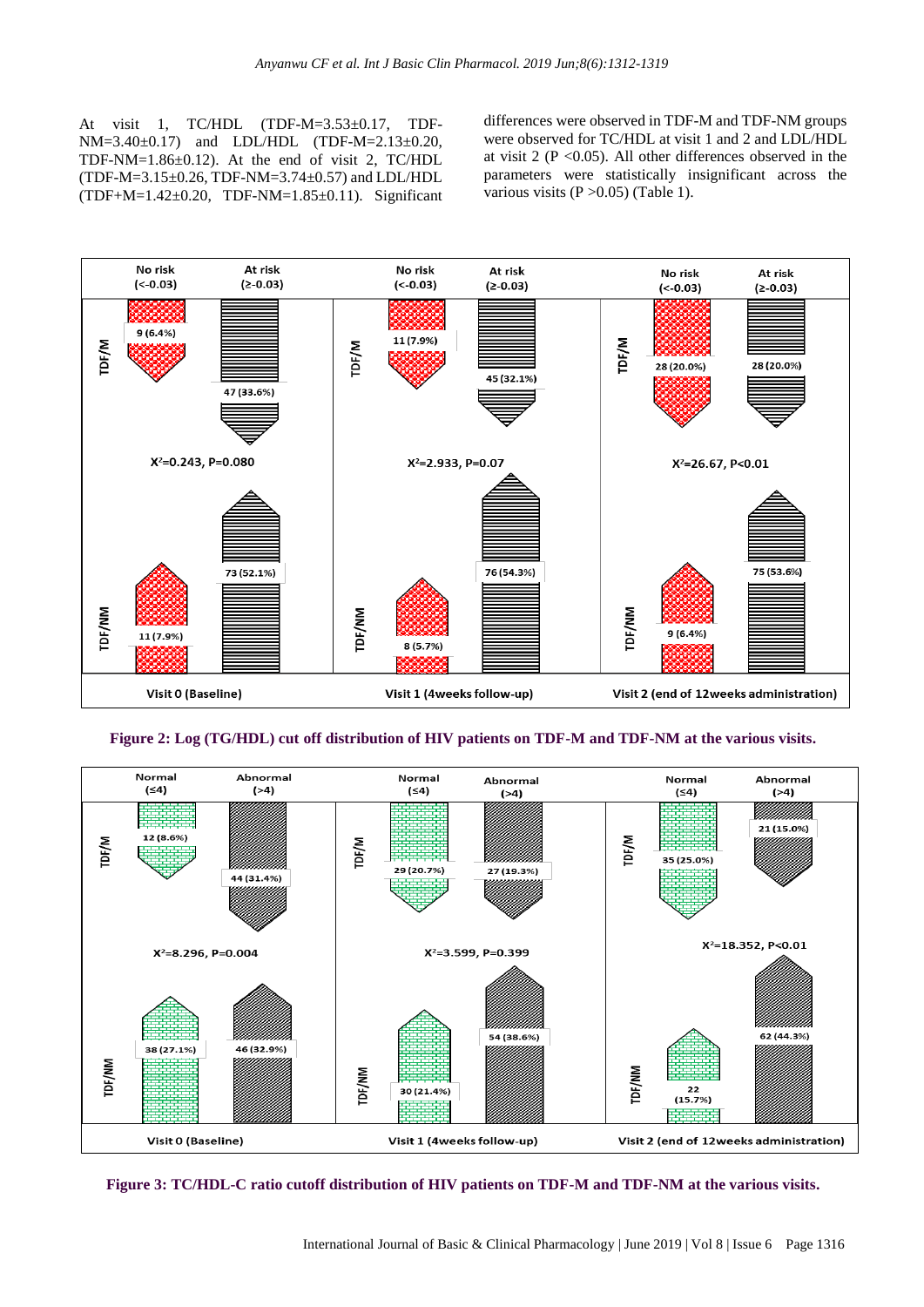

**Figure 4: LDL/HDL-C ratio cut off distribution of HIV patients on TDF-M and TDF-NM at the various visits.**

The atherogenic lipid indices cut off values showed that TDF-NM group had a steady proportion (52.1% at visit 0, 54.3% at visit 1 and 53.6% visit 2) of patients at risk of CVD using the Log (TG/HD) index, while the TDF-M had a decrease from 33.6% at visit 0 to 20.0% at visit 2. The reduction trend was statistically significant at visit 2  $(\chi^2=26.67, P<0.001)$  but not 1  $(\chi^2=2.933, P=0.07)$  (Figure 2). The proportion of patient with abnormal TC/HDL-C ratio in the TDF-M group, slightly significantly reduced through visit  $0(40\%)$ , visit 1 (20.7%) to visit 2 (15%) while a slight increase was observed in the TDF-NM (27.1% at visit 0, 38.6% at visit 1 and 44.3% at visit 2). The distribution was significant at visit 0 ( $\chi^2$ =8.296, P=0.04) and visit 2 ( $\chi^2$ =18.352, P <0.001) but not visit 1 ( $\chi^2$ =3.559, P=0.080) (Figure 3).

LDL-C/HDL-C cut off values for normalcy in the TDF-M group significantly increased from 17.9% at baseline to 32.9% at visit 2 (12 weeks after administration) while the TDF-NM group had a steady abnormally distributed C/HDL-C cut off values through the experiment, visit 0 (30.7%), visit 1 (34.3%) and visit 2 (36.4%). The difference in proportion was significant at visit 2  $(\chi^2 = 25.101, P < 0.001)$  (Figure 4).

#### **DISCUSSION**

The results showed that 73.5% of patients were at various levels of risk (ranging from low, medium to high risk using the Log (TG/HDL-C) index of developing cardiovascular diseases (CDs). While the cholesterol ratios TC/HDL-C and LDL-C/HDL-C picked abnormal ratios of 32.9% and 30.7% at baseline respectively. It should be noted that cardiovascular risk increased in relation to TC/HDL-C levels, regardless of TC or LDL cholesterol levels with a better predictive capability when compared to standalone univariate biomarkers.<sup>28-30</sup> The most important relationship between HDL and LDL is the relative quantity of either one that circulates in the bloodstream. Therefore, HIV patient on ART need to maintain a high HDL and low levels of LDL to reduce the chance of coronary heart disease or CVDs.<sup>31,32</sup> Boden WE also suggested that decreased level of HDL-C is an independent risk factor for coronary heart disease (CHD) as elevated levels of triglycerides (TG) contribute to the reoccurrence of CHDs in these patients.<sup>33,34</sup> However, the inverse relationship between HDL-C and TG has been established in hypertriglyceridemic conditions.<sup>35</sup>

Although human studies on the effect of *Moringa* on atherogenic lipid indices are scarce, however, this study observed that most of the subject at risk of CDs (using the Log (TC/HDL-C) index) was at the lower limits range of 4.1-4.9 and this contributed to over 60% of the cases in this study. However, it must be noted that the findings of this study have not categorically established dyslipidemic abnormalities but has thrown a pointer to the possibility of HIV-patients on ART developing CVDs.<sup>10,11</sup>The influence *Moringa* supplement had on TC/HDL-C and LDL-C/HDL-C were most significant at the end of the 12 weeks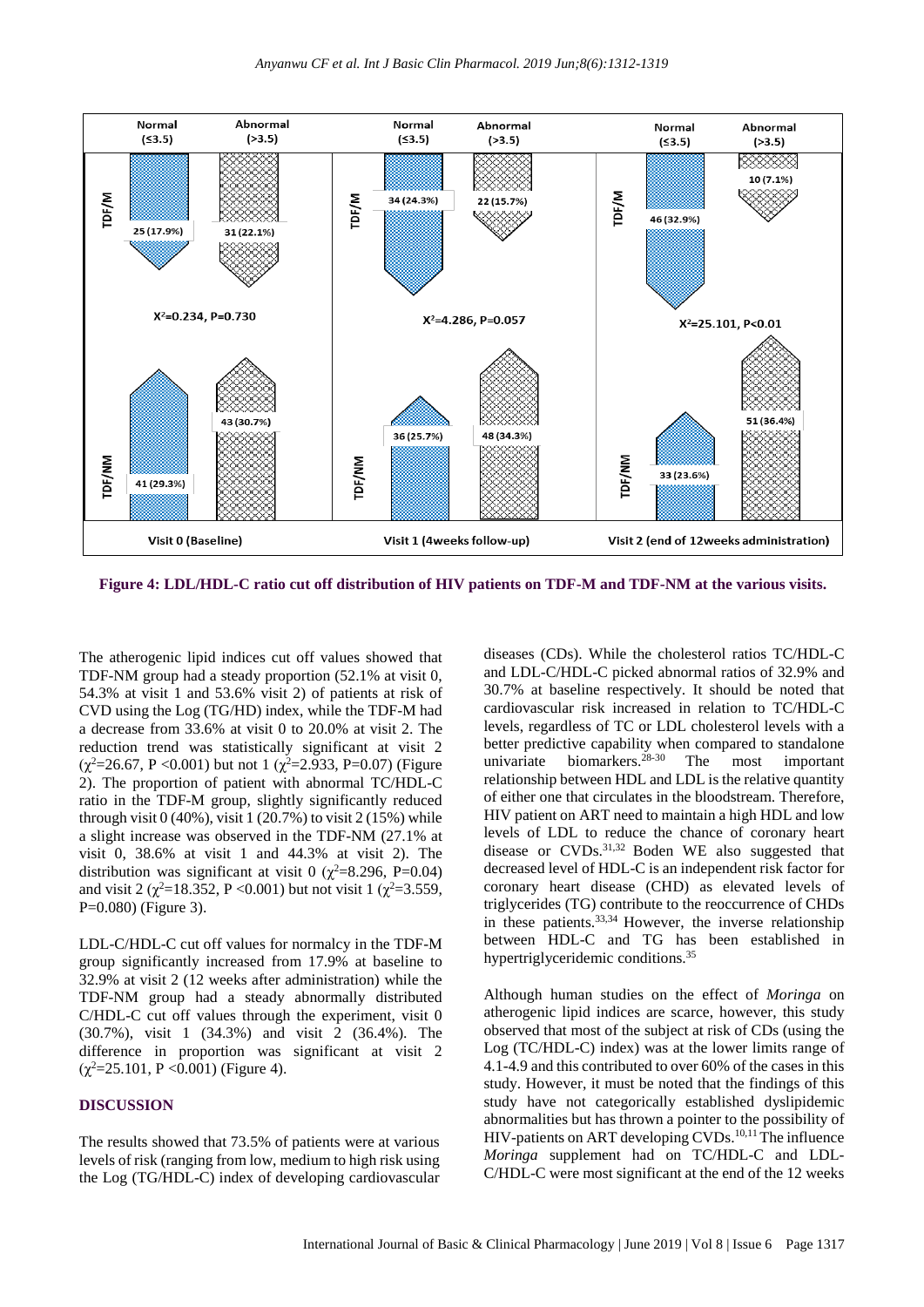of administration (visit 2) as there was a marked reduction in the proportion of patients with abnormal TC/HDL-C and LDL-C/HDL-C levels. There is no doubt that lipoprotein indices or ratios are indicators of dyslipidemia, however, the prevalence could differ between sexes as well as across regions.32,36 This postulation is not surprising as experimental reports suggest that a co-factorial effect of ART therapy and the HIV infection could have predisposed patients to dyslipidemia, while the different antiretroviral therapies, feeding pattern, and lifestyle could additionally play a role.<sup>32,37</sup>

Generally, clinical animal experimentation on the effect of *Moringa* plant parts on the lipid profile and indices have been researched with reports of positive antihypertensive, hypolipidemic and hypocholesterolaemic effects which has been attributed to the presence of β-sitosterol.<sup>18,38,39,40</sup>

#### **CONCLUSION**

There was a high proportion of HIV patients on TDF based regime at risk of CDs, which were found to have values at the borderline of normalcy and abnormality; suggesting the need for broader classification. The administration of *Moringa* supplement proved to be effective in ameliorating the dyslipidemic state of patients on TDF based antiretroviral regimen; thus, strengthen the advocacy for the inclusion as a dietary supplement for HIV management.

#### *Funding: No funding sources*

*Conflict of interest: None declared*

*Ethical approval: The study was approved by the Research Ethics Committee of the University of Port Harcourt, Nigeria (reference number UPH/R&D/REC/04)*

## **REFERENCES**

- 1. Nath A. Neurologic complications of human immunodeficiency virus infection. Continuum (MinneapMinn). 2015;21(6):1557-6.
- 2. World Health Organization (WHO). Global health sector strategy on HIV/AIDS 2011-2015. Geneva: World Health Organization, 2015. Available at https://www.who.int/hiv/pub/hiv\_strategy/en/. Accessed 12 April 2016.
- 3. Carr A, Samaras K, Thorisdottir A, Kaufmann GR, Chisholm DJ, Cooper DA. Diagnosis, prediction, and natural course of HIV-1 protease-inhibitor-associated lipodystrophy, hyperlipidaemia, and diabetes mellitus: a cohort study. Lancet. 1999; 353(9170): 2093-9.
- 4. Currier JS. Epidemiology of cardiovascular disease and risk factors in HIV-infected patients. Up to date. Walter Kluwer, 2015. Available at: https://www.uptodate.com/contents/epidemiology-ofcardiovascular-disease-and-risk-factors-in-hivinfected-patients. Accessed 12 April 2016.
- 5. Carr A, Samaras K, Burton S. A syndrome of peripheral lipodystrophy, hyperlipidaemia and insulin resistance in patients receiving HIV protease inhibitors. AIDS. 1998;12:F51.
- 6. Barbaro G. Highly active antiretroviral therapyassociated metabolic syndrome: pathogenesis and cardiovascular risk. Am J Ther. 2006;13(3):248-60,
- 7. Grinspoon SK, Grunfeld C, Kotler DP. State of the science conference: initiative to decrease cardiovascular risk and increase quality of care for patients living with HIV/AIDS: executive summary. Circulation. 2008;118(2):198-210.
- 8. Grover SA, Coupal L, Gilmore N, Mukherjee J. Impact of dyslipidemia associated with highly active antiretroviral therapy (HAART) on cardiovascular risk and life expectancy. Am J Cardiol. 2005;95(5):586-91.
- 9. Currier JS, Lundgren JD, Carr A. Epidemiological evidence for cardiovascular disease in HIV-infected patients and relationship to highly active antiretroviral therapy. Circulation. 2008;118(2):29-35.
- 10. Dobiasova M. AIP-atherogenic index of plasma as a significant predictor of cardiovascular risk: from research to practice. Inter Med. 2006;52(1):64-71.
- 11. Dobiásová M, Frohlich J. The plasma parameter log (TG/HDL-C) as an atherogenic index: correlation with lipoprotein particle size and esterification rate in apoB-lipoprotein-depleted plasma (FER(HDL)). Clin Biochem. 2001;34(7):583-8.
- 12. Castelli WJ, Garrison RJ, Wilson PWF, Abbot RD, Kalousdian S, Kannel WB. Incidence of coronary heart disease and lipoprotein cholesterol levels. The Framingham Study. JAMA. 1986;256:2835-8.
- 13. Assmann G, Schulte H. The prospective cardiovascular münster (PROCAM) study: prevalence of hyperlipidemia in persons with hypertension and/or diabetes mellitus and the relationship to coronary heart disease. Am Heart J. 1988;116(6 Pt 2):1713-24.
- 14. Grover SA, Palmer CS, Coupall L. Serum lipid screening to identify high risk individuals for coronary death: the results of the Lipid Research Clinics prevalence cohort. Arch Intern Med. 1994;154:679- 84.
- 15. The West of Scotland Coronary Prevention Study Group (WOSCOPS): baseline risk factors and their association with outcome in the West of Scotland coronary prevention study. Am J Cardiol. 1997;79:756-62.
- 16. Gotto A, Whitney E, Stein EA, Shapiro DR., Clearfield M, Weis S, et al. Relation between baseline and on-treatment lipid parameters and first acute major coronary event in the air force/texas coronary atherosclerosis prevention study (AFCAPS/TexCAPS). Circulation. 2000;101:477-84.
- 17. Pedersen TR, Kjekshus J, Pyörälä K, Olsson AG, Cook TJ, Musliner TA, et al. Effect of simvastatin on ischemic signs and symptoms in the Scandinavian simvastatin survival study (4S). Am J Cardiol. 1998;81(3):333-5.
- 18. Mehta K, Balaraman R, Amin AH, Bafna PA, Gulati OD. Effect of fruits of *Moringa oleifera* on the lipid profile of normal and hypercholesterolaemic rabbits. J Ethnopharmacol. 2003;86(2-3):191-5.
- 19. Gunjal AM, Shah AS, Wakade AS, Juvekar AR. Protective effect of aqueous extract of *Moringa*